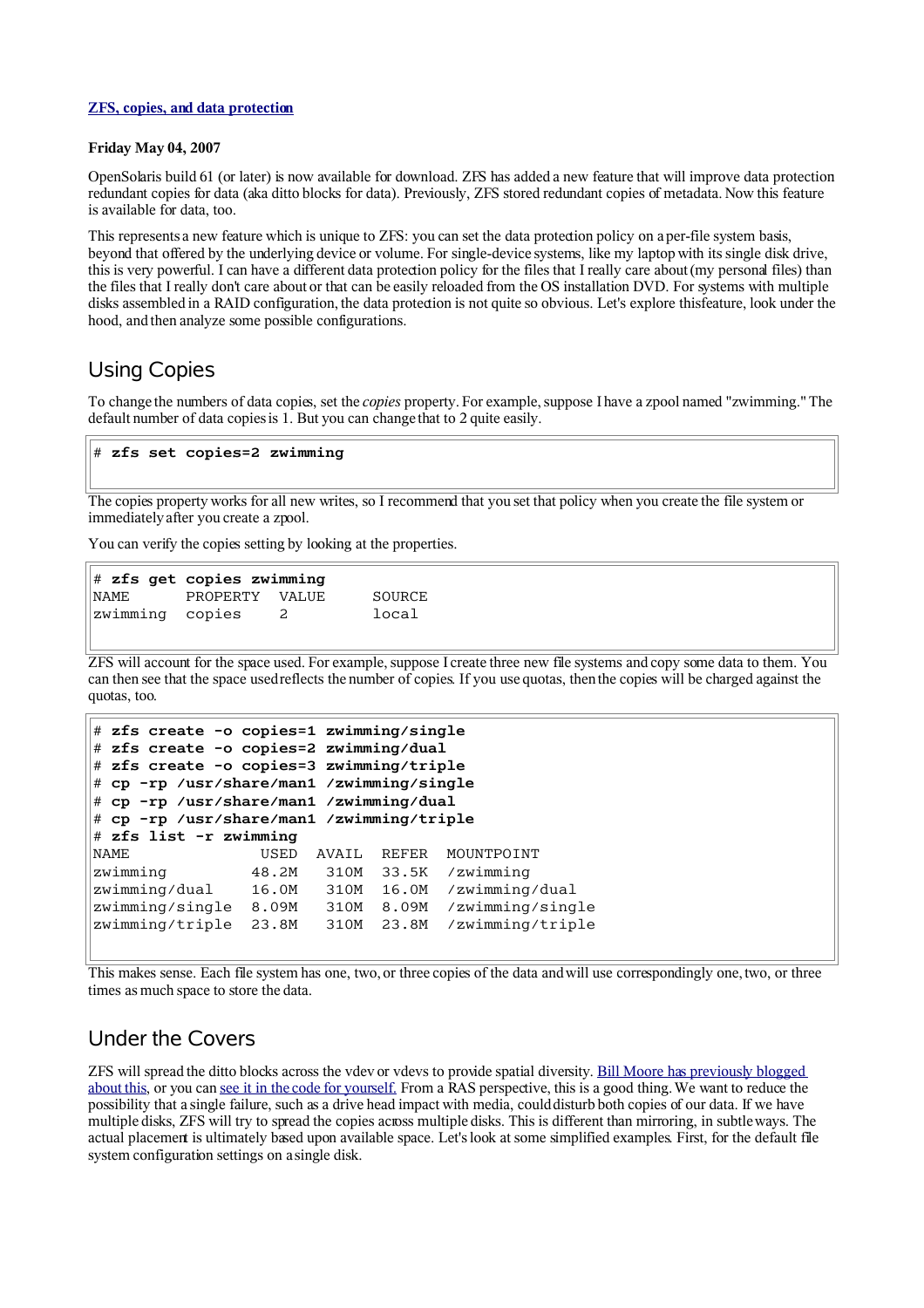

Note that there are two copies of the metadata, by default. If we have two or more copies of the data, the number of metadata copies is three.

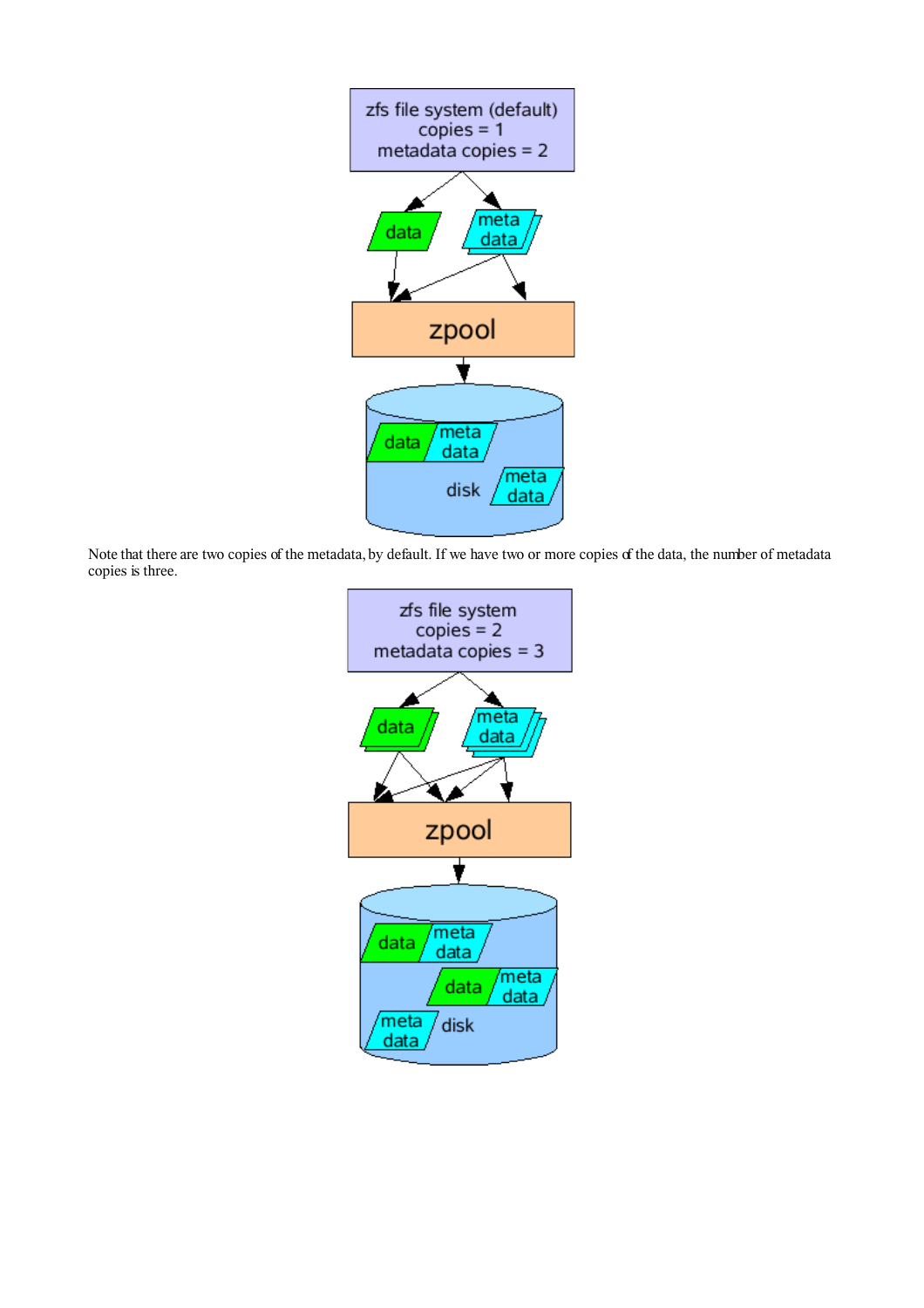Suppose you have a 2-disk stripe. In that case, ZFS will try to spread the copies across the disks.



Since the copies are created above the zpool, a mirrored zpool will faithfully mirror the copies.

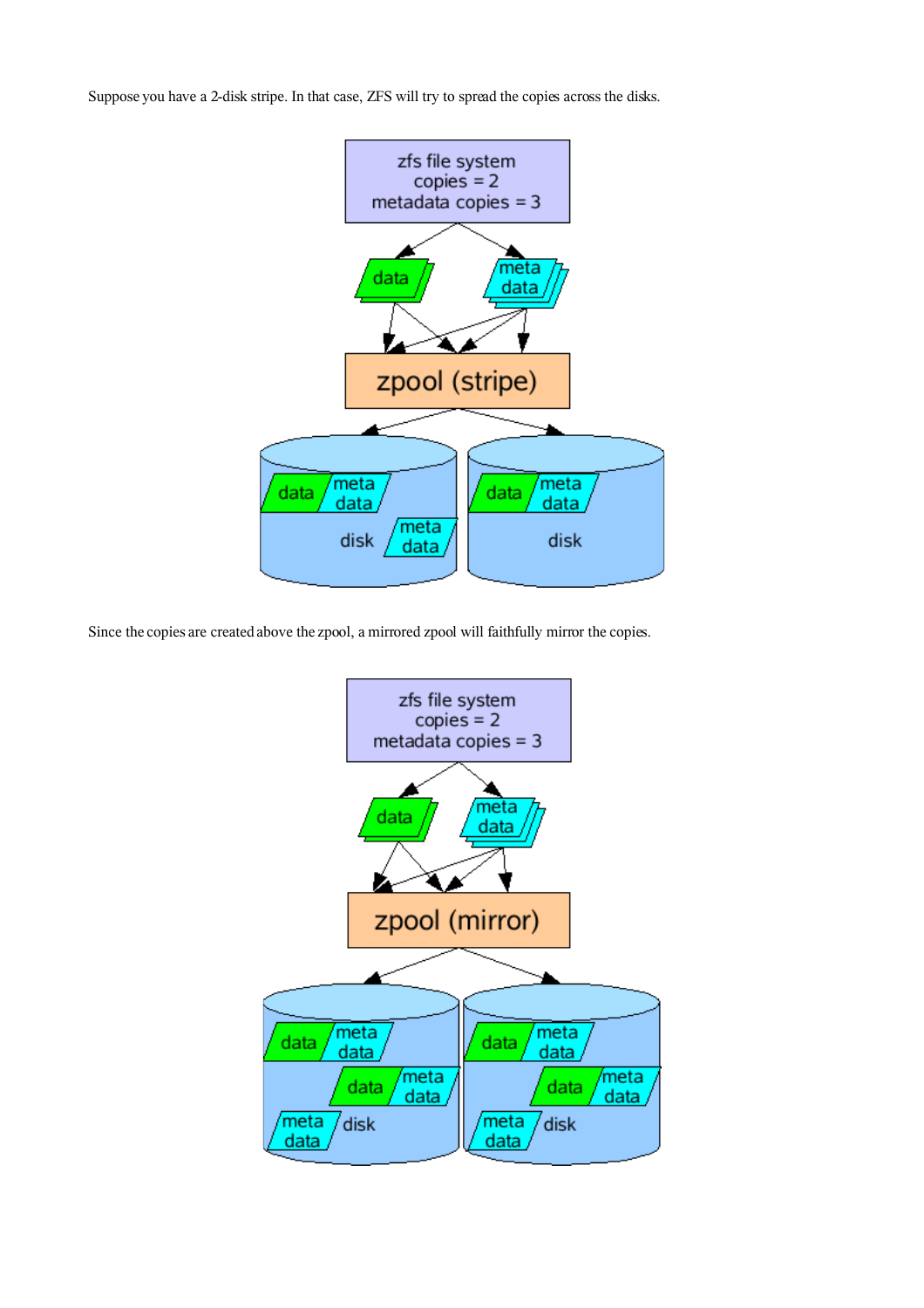Since the copies policy is set at the file system level, not the zpool level, a single zpool may contain multiple file systems, each with different policies. In other words, you could have data which is not copied allocated along with data that is copied.



Using different policies for different file systems allows you to have different data protection policies, allows you to improve data protection, and offers many more permutations of configurations for you to weigh in your designs.

### RAS Modeling

It is obvious that increasing the number of data copies will effectively reduce the amount of available space accordingly. But how will this affect reliability? To answer that question we use the [MTTDL\[2\] model I previously described,](http://blogs.sun.com/relling/entry/a_story_of_two_mttdl) with the following changes:

First, we calculate the probability of unsuccessful reconstruction due to a UER for N disks of a given size (unit conversion omitted). The number of copies decreases this probability. This makes sense as we could use another copyof the data for reconstruction and to completely fail, we'd need to lose all copies:

$$
P_{\text{recon-fail}} = ((N-1) * size / UER)^{\text{copies}}
$$

For single-disk failure protection:

 $MTTDL[2] = MTBF / (N * P_{recon-fail})$ 

For double-disk failure protection:

$$
MTTDL[2] = MTBF^{2}/ (N * (N-1) * MTTR * P_{recon fail})
$$

Note that as the number of copies increases,  $P_{recon-fail}$  approaches zero quickly. This will increase the MTTDL. We want higher MTTDL, so this is a good thing.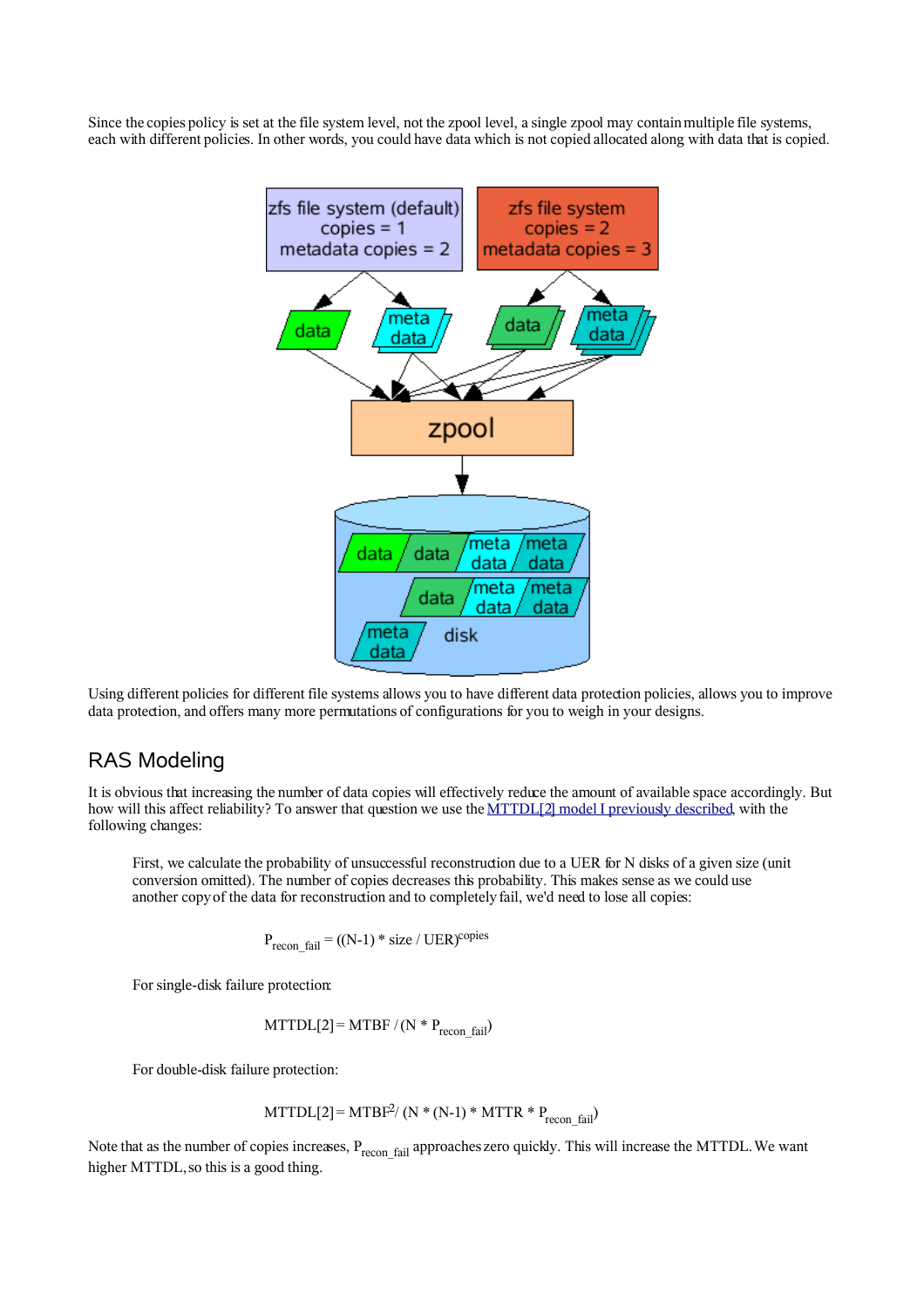OK, now that we can calculate available space and MTTDL, let's look at some configurations for 46 disks available on a [Sun](http://www.sun.com/servers/x64/x4500/) [Fire X4500](http://www.sun.com/servers/x64/x4500/) (aka Thumper). We'll look at single parity schemes, to reduce the clutter, but double parity schemes will show the same, relative improvements.



# Sun Fire X4500 Single Parity Configurations

You can see that we are trading off space for MTTDL. You can also see that for raidz zpools, having more disks in the sets reduces the MTTDL. It gets more interesting to see that the 2-way mirror with copies=2 is very similar in space and MTTDL to the 5-disk raidz with copies=3. Hmm. Also, the 2-way mirror with copies=1 is similar in MTTDL to the 7-disk raidz with copies=2, though the mirror configurations allow more space. This information may be useful as you make trade-offs. Since the copies parameter is set per file system, you can still set the data protection policy for important data separately from unimportant data. This might be a good idea for some situations where you might have permanent originals (eg. CDs, DVDs) and want to apply a different data protection policy.

In the future, once we have a better feel for the real performance considerations, we'll be able to add a performance component into the analysis.

# Single Device Revisited

Now that we see how data protection is improved, let's revisit the single device case. I use the term device here because there is a significant change occurring in storage as we replace disk drives with solid state, non-volatile memory devices(eg. flash disks and future MRAM or PRAM devices). A large number of enterprise customers demand dual disk drives for mirroring root file systems in servers. However, there is also a growing demand for solid state boot devices, an[dwe have some Sun](http://www.sun.com/products-n-solutions/hw/networking/ct900/) [servers with this option.](http://www.sun.com/products-n-solutions/hw/networking/ct900/) Some believe that by2009, the majority of laptops will also have solid state devicesinstead of disk drives. In the interim, there are also hybrid disk drives.

What affect will these devices have on data retention? We know that if the entire device completely fails, then the data is most likely unrecoverable. In real life, these devicescan suffer many failures which result in data loss, but which are not complete device failures. For disks, we see themost common failure is an unrecoverable read where data is lost from one or more sector (bar 1 in the graph below). For flash memories, there is an endurance issue where repeated writes to a cell may reduce the probability of reading the data correctly. If you only have one copy of the data, then the data is lost, never to be read correctly again.

We captured disk error codes returned from a number of disk drives in the field. The Pareto chart below shows the relationship between the error codes. Bar 1 is the unrecoverable read which accounts for about 24% of the errors recorded. The violet bars show recoverable errors which did succeed. Examples of successfully recovered errors are: write error recoveredwith block reallocation, read error - recovered by ECC using normal retries, etc. The recovered errors do not (immediately) indicatea data loss event, so they are largely transparent to applications. We worry more about the unrecoverable errors.